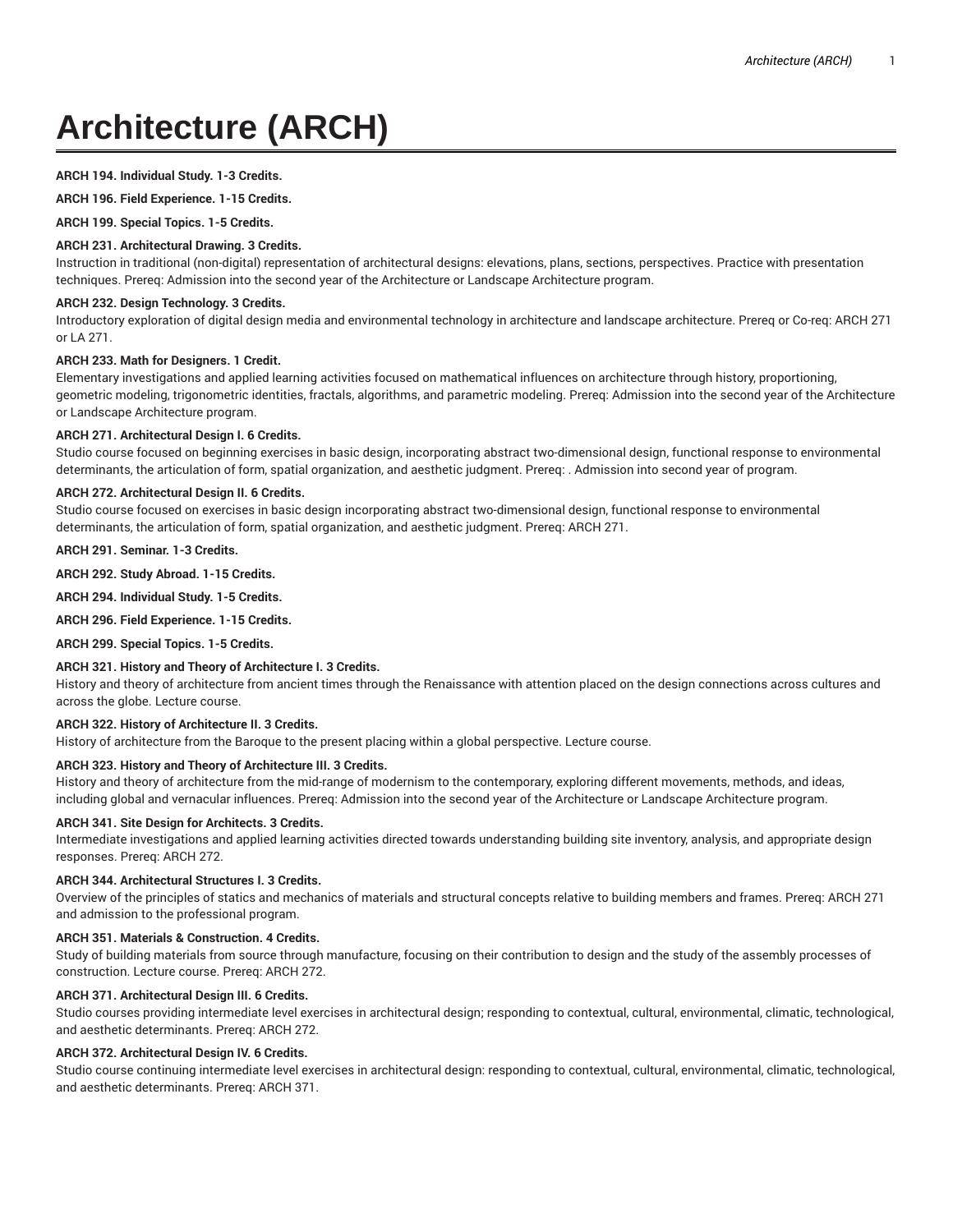## **ARCH 379. Study Tour Abroad. 1-6 Credits.**

**ARCH 391. Seminar. 1-3 Credits.**

**ARCH 392. Study Abroad. 1-15 Credits.**

**ARCH 394. Individual Study. 1-5 Credits.**

**ARCH 397. Fe/Coop Ed/Internship. 1-4 Credits.**

**ARCH 399. Special Topics. 1-5 Credits.**

## **ARCH 443. Architectural Structures II. 3 Credits.**

Overview of the principles of statics and mechanics of materials and structural concepts relative to building members and frames. Prereq: ARCH 344, ARCH 372.

## **ARCH 450. Architectural Detailing. 3 Credits.**

Study of wood, steel, masonry, and concrete construction assemblies through architectural detailing, with an introduction to specifications and construction documents. Prereq: ARCH 371.

# **ARCH 453. Environmental Control Systems: Passive Principles. 3 Credits.**

Study of architectural design related to thermal comfort, climate, passive solar systems, daylighting, acoustics, and other environmental concerns. Prereq: ARCH 272.

## **ARCH 454. Environmental Control System: Active System. 3 Credits.**

Study of the basic fundamentals of illumination and basic power generation, distribution and service; heating, ventilation, and air-conditioning systems; plumbing systems; and acoustics as they relate to building design. Prereq: ARCH 371, 453.

## **ARCH 461. Urban Design. 3 Credits.**

Study of urban form and urban theory, development, and processes in a historic and contemporary context. Prereq: ARCH 371 or LA 371.

# **ARCH 471. Architectural Design V. 6 Credits.**

Studio courses involving the complex organization of architectural spaces and forms in an urban context. Prereq: ARCH 372.

## **ARCH 472. Architectural Design VI. 6 Credits.**

Studio courses involving the complex organization of architectural spaces and forms in an urban context. Prereq: ARCH 471.

## **ARCH 474. International Design Studio. 6 Credits.**

Comprehensive design studio experience in advanced architectural studies to be conducted in culturally diverse, international locations. Prereq: ARCH 471.

#### **ARCH 475. Design Build Studio. 6 Credits.**

Studio course resulting in completed small-scale construction project. This course may be repeated for credit. {Also offered for graduate credit - see ARCH 675.}.

**ARCH 491. Seminar. 1-5 Credits.**

**ARCH 492. Study Abroad. 1-15 Credits.**

**ARCH 494. Individual Study. 1-5 Credits.**

**ARCH 496. Field Experience. 1-15 Credits.**

# **ARCH 497. FE/Coop Ed/Internship. 1-4 Credits.**

**ARCH 499. Special Topics. 1-5 Credits.**

# **ARCH 675. Design Build Studio. 6 Credits.**

Studio course resulting in completed small-scale construction project. This course may be repeated for credit. {Also offered for undergraduate credit see ARCH 475.}.

#### **ARCH 721. Non-Western Architectural Traditions. 3 Credits.**

Advanced course on the investigation of design methods and building traditions of non-Western cultures and diverse geographic regions. May be repeated.

## **ARCH 722. Urbanism. 3 Credits.**

Advanced course to explore in-depth aspects of urban design. May be repeated.

# **ARCH 723. Historic Preservation. 3 Credits.**

Advanced course to explore the philosophy and techniques of preserving historic buildings. May be repeated.

# **ARCH 724. Architectural Technology. 3 Credits.**

Advanced course to explore the historical and theoretical underpinnings of architectural technology. May be repeated.

## **ARCH 725. Architecture or the Recent Past. 3 Credits.**

Advanced course to explore the major architectural movements and personalities since the mid-20th century. May be repeated.

# **ARCH 726. Current Architectural Theory. 3 Credits.**

Advanced course focused on current issues and the work and design theory of leading architectural practitioners around the world. May be repeated.